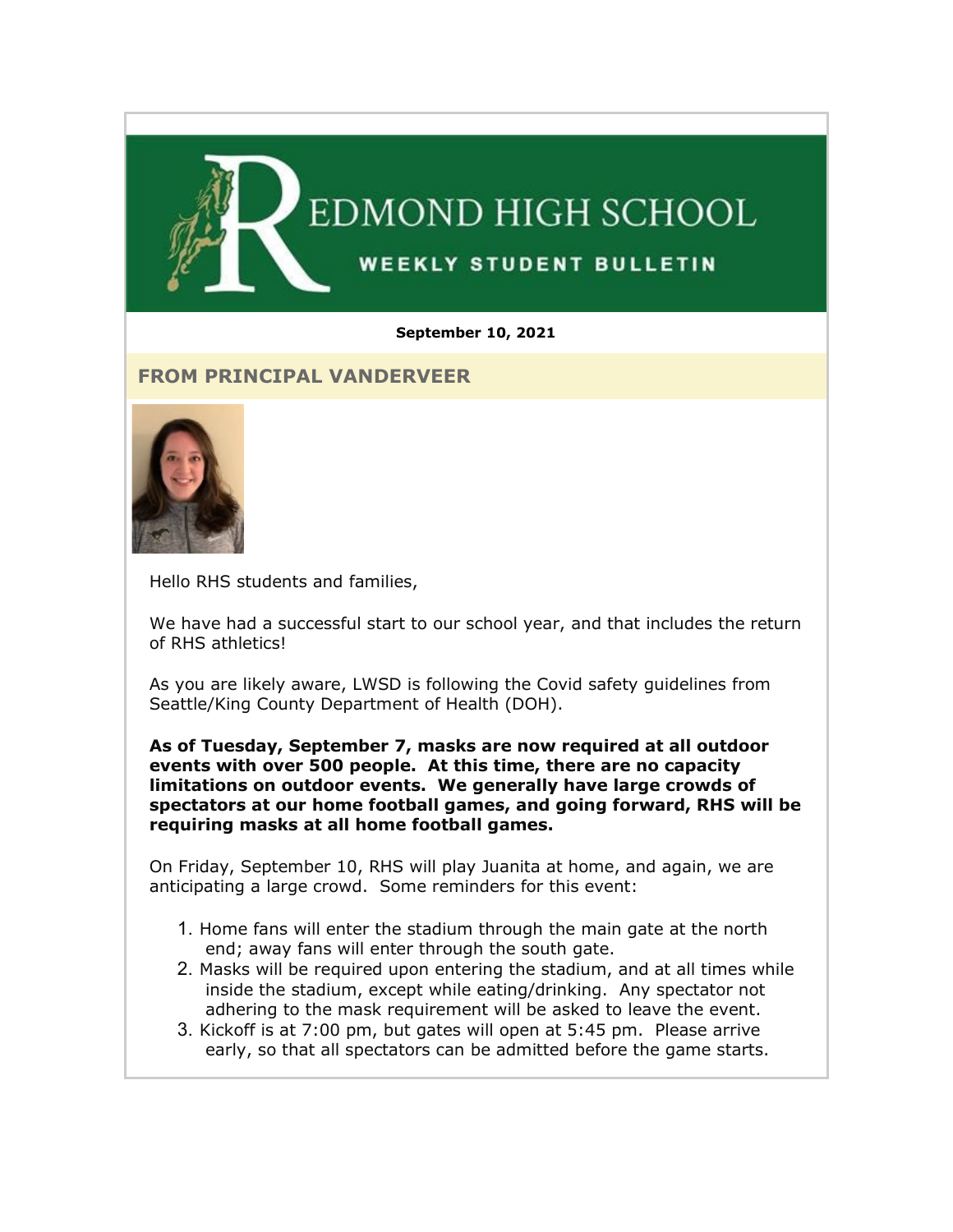- 4. Tickets can be purchased ahead of time through the RHS bookkeeper. This will expedite your entrance to the stadium.
- 5. Senior citizens (65+) can attend at no cost. Senior citizens can proceed directly to the stadium entrance without standing in line to purchase tickets.
- 6. Students who have purchased ASB can attend at no cost. Students with ASB should enter through the ASB gate on the far side of the ticket booth. ASB gate will close at halftime.

Thank you in advance for your support and cooperation.

Jill VanderVeer Principal, RHS

**RHS EVENTS**

# **HOMECOMING2021**

*New:* **Homecoming celebrations** will take place on Friday, September 24th! Here are some updates regarding the plan for Homecoming events:

**Dance**: In reflecting on the local/state guidelines we are expected to follow for Covid safety, we have determined that RHS will not be hosting our annual Homecoming dance. We look forward to planning an alternative dance in the future when we are able to do so with necessary safety measures in place.

**Assembly Lip Sync:** We're excited to announce that we're bringing back an old tradition…the lip sync! At the Homecoming Assembly (9/24) we will have one group of brave students in each grade perform a lip sync. You and a group of friends can choose any clean song/mashup to create a dance routine that is under 4 minutes long. *AUDITIONS ARE DUE ON 9/15!* The link to upload your audition can be found in your student email. Good luck!

**Homecoming Court Nominations:** Student nominations for Homecoming Court are now being accepted! Nominees must be spirited members of the RHS community who are dedicated to making RHS a better place through service, respect, and kindness. The field of nominees for each grade level will be narrowed down and voted on during homeroom. Finally, 3 winners from each grade level will be named and recognized at our Homecoming Assembly & halftime show! If you have a student in mind, please nominate them using the link sent to your student email. *NOMINATIONS ARE DUE ON 9/15.*

**Community Tailgate:** Our booster clubs are working with RHS students and staff to organize a community tailgate before the 9/24 football game! Students are invited to attend to purchase food from the food trucks and enjoy music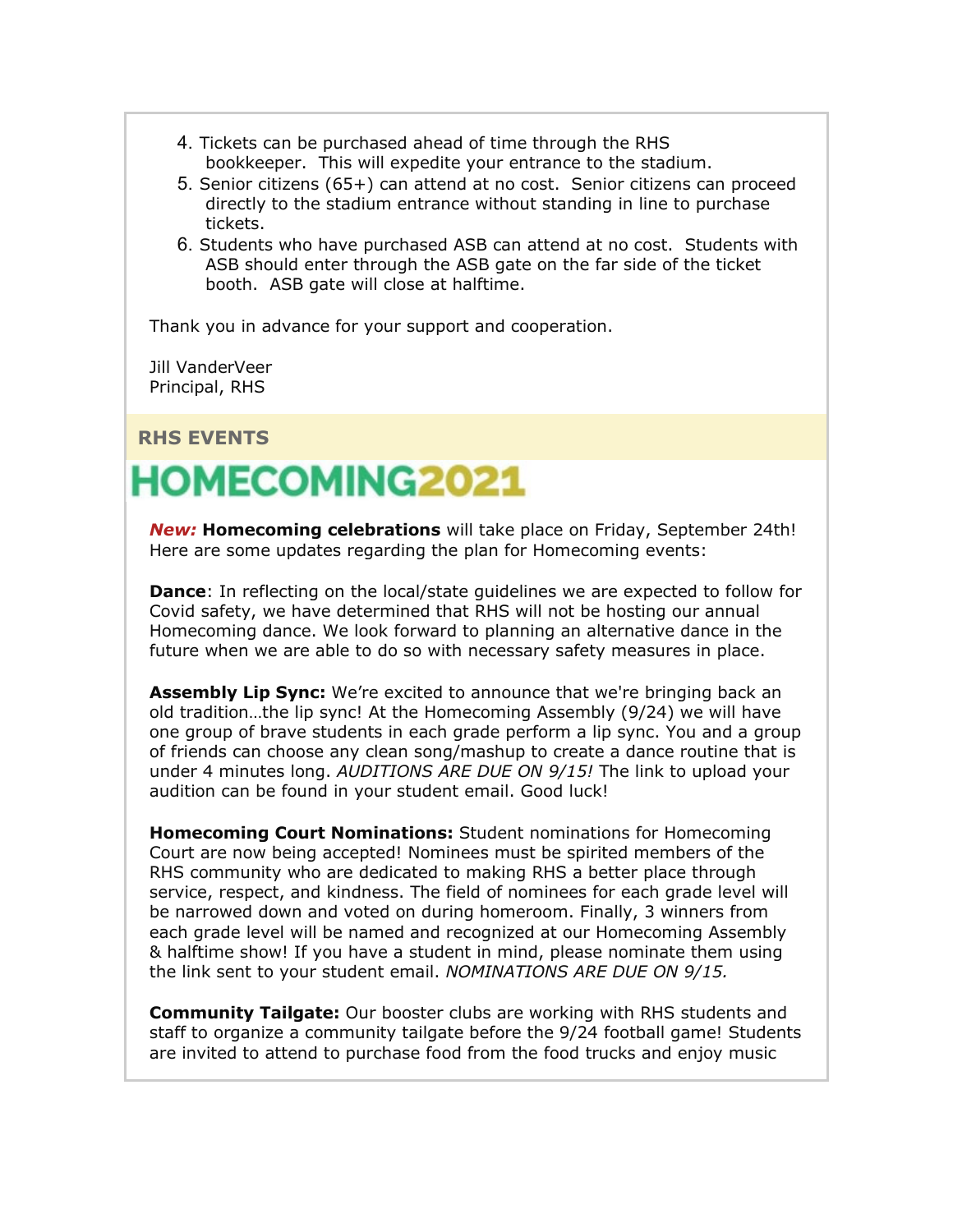and performances from our cheer, dance, and band groups! More details to come.

#### **RHS CLUBS**

# $Club$ Jamboree

*New:* The Club Jamboree will be held next Friday, 9/17 at the end of the school day! This event takes place in the courtyard/cafeteria and is an opportunity for both new and returning students to check out all of our fantastic club opportunities at RHS. To see a current list of clubs and decide which ones you want to learn more about, visit the link on our [WEBSITE.](https://nam02.safelinks.protection.outlook.com/?url=http%3A%2F%2Flink.email.dynect.net%2Flink.php%3FDynEngagement%3Dtrue%26H%3DqJ9juQrYQnx6GiLoZRCFRfx5vplALQMA1LebiplKf4hGV%252BKL2V1i%252FpsnU5wziHTky2OAVCYErSQjJNfuPQ8BYABNCx127YhnhfJoZEK8Ld9LqCtbAwVFrg%253D%253D%26G%3D0%26R%3Dhttps%253A%252F%252FRHPLGYZTANA.hatchbuck.com%252FTrackLinkClick%253FID2%253DI3dBPSO_Q21YxoeilUjhPQvxrfWsqIl8zhkY4Q8HazrcuCnJ6ISgSwo6hzr5gmwc0%26I%3D20210910220235.000000005bb6%2540mail6-42-ussnn1%26X%3DMHwxMjY0OTIyOjIxODc5NzczMzc7MXwxMjY0OTIzOjE3NDk0OTY2ODs%253D%26V%3D3%26S%3DXd8B_lHp_XvB_ln2aObit4QFv3Mxg1LV9Ph4VlQzA5A&data=04%7C01%7Cmwood%40lwsd.org%7C9707f8195e3c4e4c601f08d974a6b7d0%7C1fd4673fdf9646218638a1d88c4c85d7%7C0%7C0%7C637669081689461436%7CUnknown%7CTWFpbGZsb3d8eyJWIjoiMC4wLjAwMDAiLCJQIjoiV2luMzIiLCJBTiI6Ik1haWwiLCJXVCI6Mn0%3D%7C1000&sdata=4EdkFYBEg9vzDsL66GEROmMENKlt%2BLpf8AZLpQhwH08%3D&reserved=0) Please see Mr. DiNello in C106 if you have any questions about clubs!

### **FALL BELL SCHEDULE**



The regular **[5-day bell schedule](https://nam02.safelinks.protection.outlook.com/?url=http%3A%2F%2Flink.email.dynect.net%2Flink.php%3FDynEngagement%3Dtrue%26H%3DqJ9juQrYQnx6GiLoZRCFRfx5vplALQMA1LebiplKf4hGV%252BKL2V1i%252FpsnU5wziHTky2OAVCYErSQjJNfuPQ8BYABNCx127YhnhfJoZEK8Ld9LqCtbAwVFrg%253D%253D%26G%3D0%26R%3Dhttps%253A%252F%252FRHPLGYZTANA.hatchbuck.com%252FTrackLinkClick%253FID2%253Df67cE4gg5CIWPZ7-YSOWo8F969X_UYmH7wFvELJdy1QZJT_A4s5Ftbt30mNCnEBz0%26I%3D20210910220235.000000005bb6%2540mail6-42-ussnn1%26X%3DMHwxMjY0OTIyOjIxODc5NzczMzc7MXwxMjY0OTIzOjE3NDk0OTY2ODs%253D%26V%3D3%26S%3D46p86QZNkGSaVNrkWftQNz6c8LK6bWgx7qO_3Ut27Zo&data=04%7C01%7Cmwood%40lwsd.org%7C9707f8195e3c4e4c601f08d974a6b7d0%7C1fd4673fdf9646218638a1d88c4c85d7%7C0%7C0%7C637669081689471435%7CUnknown%7CTWFpbGZsb3d8eyJWIjoiMC4wLjAwMDAiLCJQIjoiV2luMzIiLCJBTiI6Ik1haWwiLCJXVCI6Mn0%3D%7C1000&sdata=v%2FB5i5EWakjLBMERDkw4q3nYGXE2RRMIR7Vx0mtRIIA%3D&reserved=0)** starts on Monday, September 13.

## **RHS OPEN GYMS**

*Attention RHS Students:* we will be hosting open gyms this fall. Open gyms with a focus on boys and girls basketball are happening on Mondays and Wednesdays. Mondays begin at 5:30 pm and can last as late as 8:30 pm while Wednesdays will run 1-3 pm. These are open to all students.

#### **COUNSELING APPOINTMENTS**



**Counselors are excited to meet with you!** Counselors will be available for individual student/parent appointments starting September 13. The appointment calendar on the [RHS Counseling website](https://nam02.safelinks.protection.outlook.com/?url=http%3A%2F%2Flink.email.dynect.net%2Flink.php%3FDynEngagement%3Dtrue%26H%3DqJ9juQrYQnx6GiLoZRCFRfx5vplALQMA1LebiplKf4hGV%252BKL2V1i%252FpsnU5wziHTky2OAVCYErSQjJNfuPQ8BYABNCx127YhnhfJoZEK8Ld9LqCtbAwVFrg%253D%253D%26G%3D0%26R%3Dhttps%253A%252F%252FRHPLGYZTANA.hatchbuck.com%252FTrackLinkClick%253FID2%253DLUNhYE9kNwgIEwPrk0uG01txF-C6L15E15c5cIBwvZuOZsV_dSDQHeRjUcW-6J_N0%26I%3D20210910220235.000000005bb6%2540mail6-42-ussnn1%26X%3DMHwxMjY0OTIyOjIxODc5NzczMzc7MXwxMjY0OTIzOjE3NDk0OTY2ODs%253D%26V%3D3%26S%3DcGkpG0MuGcs7o1xb13KOK55ev1hbxABlDlOlhBVm3bg&data=04%7C01%7Cmwood%40lwsd.org%7C9707f8195e3c4e4c601f08d974a6b7d0%7C1fd4673fdf9646218638a1d88c4c85d7%7C0%7C0%7C637669081689471435%7CUnknown%7CTWFpbGZsb3d8eyJWIjoiMC4wLjAwMDAiLCJQIjoiV2luMzIiLCJBTiI6Ik1haWwiLCJXVCI6Mn0%3D%7C1000&sdata=jYay8raVlJc0PUDE9LE%2BMP%2BuEw%2FEv3rxX1tzHr2x2Ks%3D&reserved=0) will open on Wednesday, September 8 for students/parents to schedule a meeting.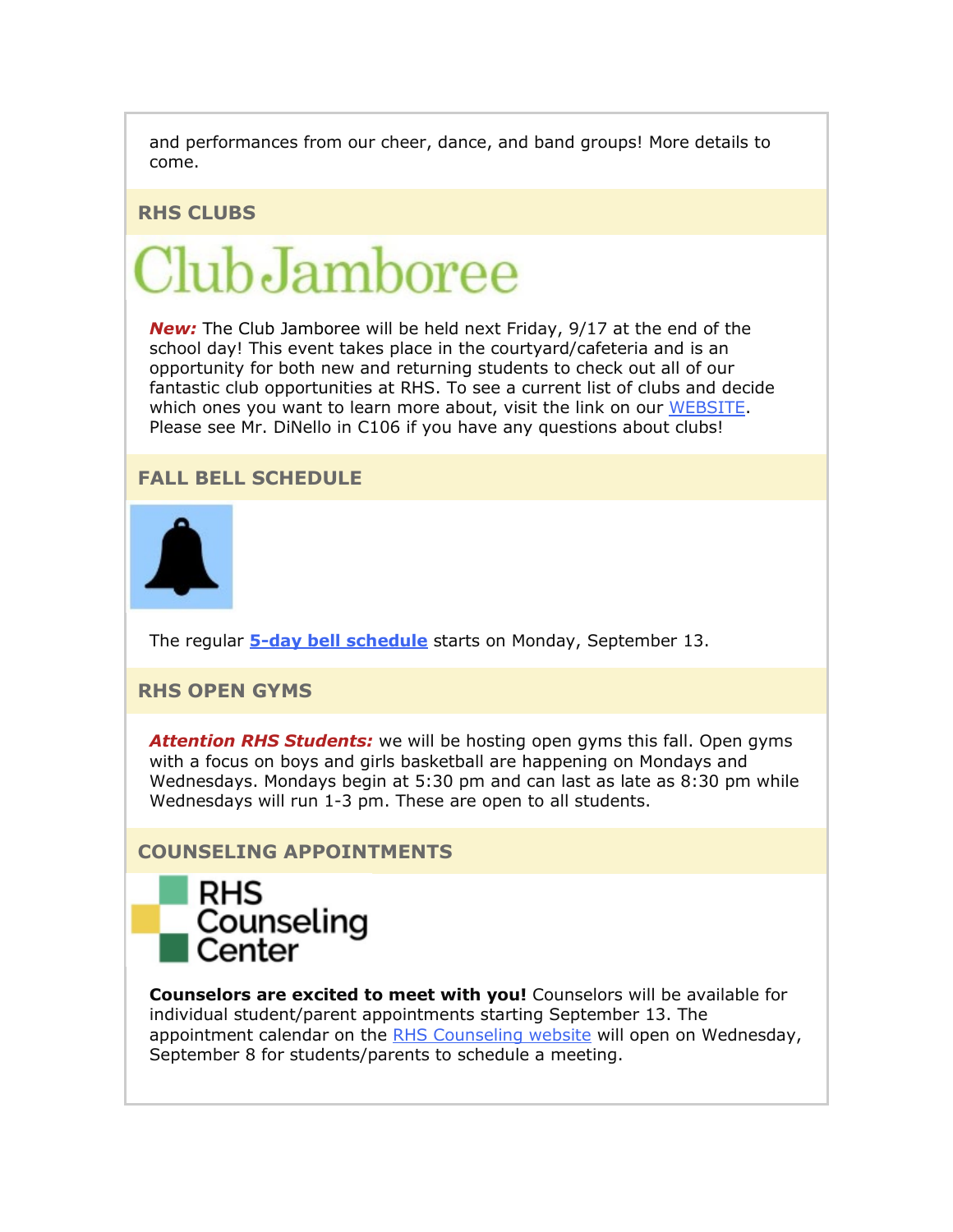#### **Counselor Caseloads 2021-2022**

Aysha Rafiq (A-CA) [arafiq@lwsd.org](mailto:arafiq@lwsd.org) Lindsey Hanson (CE-GRAC) [lihanson@lwsd.org](mailto:lihanson@lwsd.org) Sarah Gray (GARD-KAS) [sgray@lwsd.org](mailto:sgray@lwsd.org) Micaela Crapo (KAT-LEA) [mcrapo@lwsd.org](mailto:mcrapo@lwsd.org) Katie Bunyard (LEB-MAZ) [Kbunyard@lwsd.org](mailto:Kbunyard@lwsd.org) Ellen Zambrowsky-Huls (MC-RAJ) [Ezambrowsky-huls@lwsd.org](mailto:Ezambrowsky-huls@lwsd.org) Derik Detweiler (RAK-SUG) [ddetweiler@lwsd.org](mailto:ddetweiler@lwsd.org) Justine Oshiro (SUH-VIL) [joshiro@lwsd.org](mailto:joshiro@lwsd.org) Micaela Crapo (VIM-Z) [mcrapo@lwsd.org](mailto:mcrapo@lwsd.org) Nikole Lalas (High School and Beyond Plan) [nlalas@lwsd.org](mailto:nlalas@lwsd.org) Katy Covert (College & Career Specialist) [kcovert@lwsd.org](mailto:kcovert@lwsd.org)

# **BACK TO SCHOOL BOOKKEEPING**



*Need to pick last year's yearbook?* If you ordered a 2021 yearbook but did not pick it up, please go to the bookkeeper's office this week.

**Visit the bookkeeper's office** for paying fines and fees, buying tickets, paying for class materials, or anything involving payments. Most payments may also be paid online through your student's Skyward account. The bookkeeper can only take CASH or CHECKS. Checks should be made out to RHS.

**Bookkeeper office hours:** open before school, during both lunches, and after school until 2:35 pm daily.

**Parking passes:** a full-time parking pass is **\$55.05** and Running Start or part time pass is **\$27.53.** If paying cash, exact change is appreciated.

**ASB cards:** If students paid for an ASB card and their card says "ID card" not ASB, go to the Bookkeeper's office and Ms. Lewis will put a sticker on your ID card after verifying that ASB was purchased.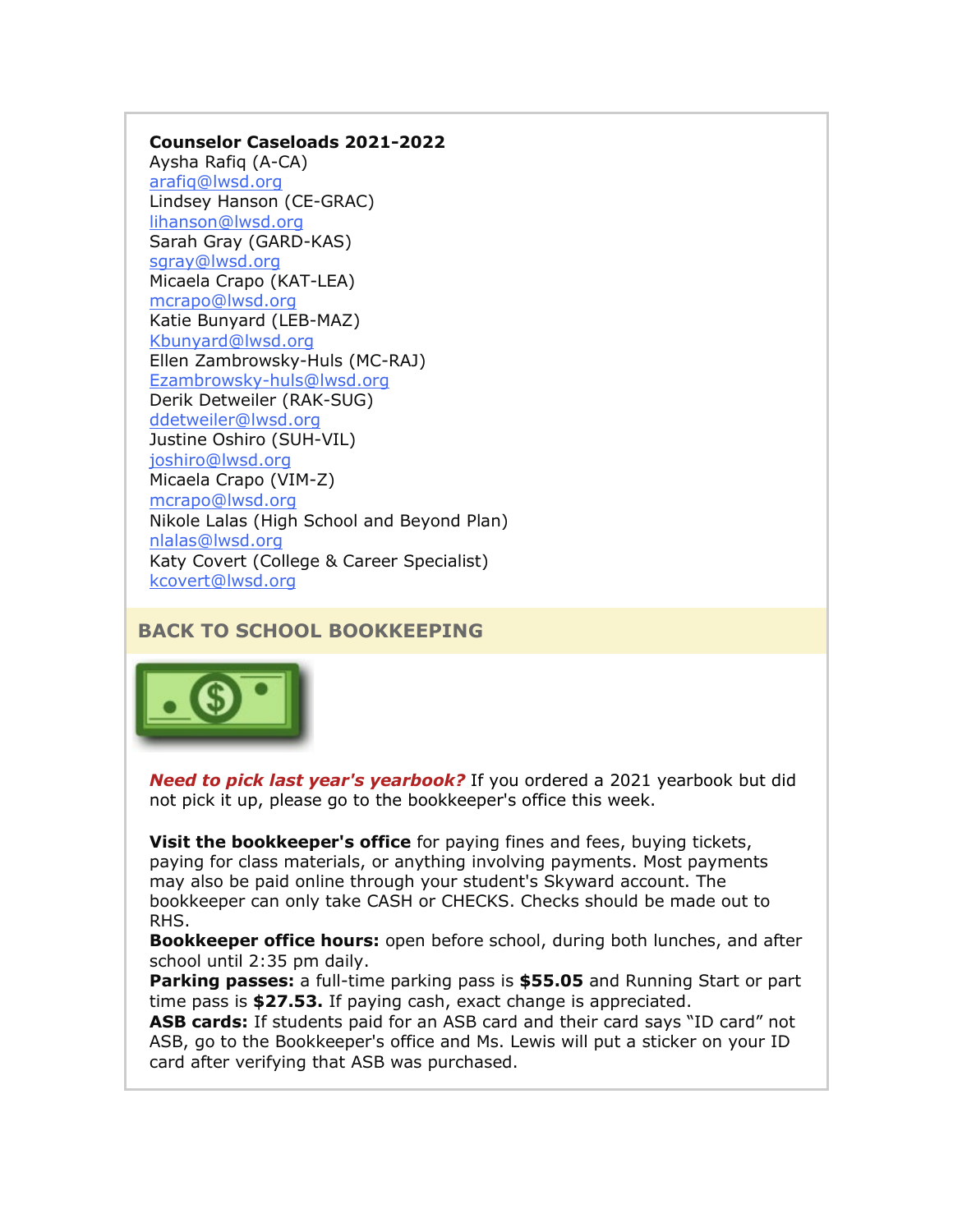**Yearbook sales:** The 1st window for purchasing Yearbooks is **open now** and will close September 15**.** The cost is \$65. The window will open again in Dec and the 3 window will open in May with limited quantities.

#### **RHS ATTENDANCE LINE**



#### *Parents:* **How to excuse your student when they are absent:**

Please email the attendance secretary at [rhsattend@lwsd.org](mailto:rhsattend@lwsd.org) or leave a message on the Attendance line 425 936-1810 whenever your student is absent or late.

#### **How to excuse your student for an early departure:**

Please email or call as soon as possible to excuse your student early for an appointment, or if they are leaving early due to an ilness. The Attendance Secretary (Ms. Anderson) will send your student a dismissal slip so they may sign out in the Attendance Office and meet the parent outside.

**Important:** if you were marked absent or late by a teacher and would like to discuss this, please talk to the teacher that marked you absent or late---not the attendance office.

- For more information about absences, late arrivals and early departures, click [here.](https://nam02.safelinks.protection.outlook.com/?url=http%3A%2F%2Flink.email.dynect.net%2Flink.php%3FDynEngagement%3Dtrue%26H%3DqJ9juQrYQnx6GiLoZRCFRfx5vplALQMA1LebiplKf4hGV%252BKL2V1i%252FpsnU5wziHTky2OAVCYErSQjJNfuPQ8BYABNCx127YhnhfJoZEK8Ld9LqCtbAwVFrg%253D%253D%26G%3D0%26R%3Dhttps%253A%252F%252FRHPLGYZTANA.hatchbuck.com%252FTrackLinkClick%253FID2%253Dr5tT5d5W8nL1kJ2_nnaRvoFNdCFgNoC2pKQTAxT2R2jWdrBmP_F0QufA6x7Qn0LP0%26I%3D20210910220235.000000005bb6%2540mail6-42-ussnn1%26X%3DMHwxMjY0OTIyOjIxODc5NzczMzc7MXwxMjY0OTIzOjE3NDk0OTY2ODs%253D%26V%3D3%26S%3DIcmWJYu87_qyoYbswunSOsEFWv3QVM9aZYPwh-zATZw&data=04%7C01%7Cmwood%40lwsd.org%7C9707f8195e3c4e4c601f08d974a6b7d0%7C1fd4673fdf9646218638a1d88c4c85d7%7C0%7C0%7C637669081689481427%7CUnknown%7CTWFpbGZsb3d8eyJWIjoiMC4wLjAwMDAiLCJQIjoiV2luMzIiLCJBTiI6Ik1haWwiLCJXVCI6Mn0%3D%7C1000&sdata=RjW9hzeZYS6HsPFUnVHqy%2FwEPX4po%2F2X236A59s5GGQ%3D&reserved=0)
- Para obtener más información sobre ausencias, llegadas tardías y salidas anticipadas, haga clic [aquí.](https://nam02.safelinks.protection.outlook.com/?url=http%3A%2F%2Flink.email.dynect.net%2Flink.php%3FDynEngagement%3Dtrue%26H%3DqJ9juQrYQnx6GiLoZRCFRfx5vplALQMA1LebiplKf4hGV%252BKL2V1i%252FpsnU5wziHTky2OAVCYErSQjJNfuPQ8BYABNCx127YhnhfJoZEK8Ld9LqCtbAwVFrg%253D%253D%26G%3D0%26R%3Dhttps%253A%252F%252FRHPLGYZTANA.hatchbuck.com%252FTrackLinkClick%253FID2%253DED7s4kcK47IKmkN-iu4TASIrTW7X-rcs_oyAg0nRlMPzYPzLIMbxRVlXR68GilHt0%26I%3D20210910220235.000000005bb6%2540mail6-42-ussnn1%26X%3DMHwxMjY0OTIyOjIxODc5NzczMzc7MXwxMjY0OTIzOjE3NDk0OTY2ODs%253D%26V%3D3%26S%3DcbbN1wiyfRjnZM07yErSQ8XHHelThkHQipZkc2w7TXk&data=04%7C01%7Cmwood%40lwsd.org%7C9707f8195e3c4e4c601f08d974a6b7d0%7C1fd4673fdf9646218638a1d88c4c85d7%7C0%7C0%7C637669081689481427%7CUnknown%7CTWFpbGZsb3d8eyJWIjoiMC4wLjAwMDAiLCJQIjoiV2luMzIiLCJBTiI6Ik1haWwiLCJXVCI6Mn0%3D%7C1000&sdata=8iL9hKrda22ivLp7Nu9VW%2BrSI1EaiQBqcref1pfEMxE%3D&reserved=0)

#### **PICTURE DAY FAQ**



**Q: When are retakes? A:** Retakes will take place on Wednesday, October 20. **Q: I paid for ASB but my card says "ID only". How can I get the ASB sticker for my ID card?**

**A:** Take your ID card to the bookkeeper across from the attendance secretary. You can get your ASB sticker there.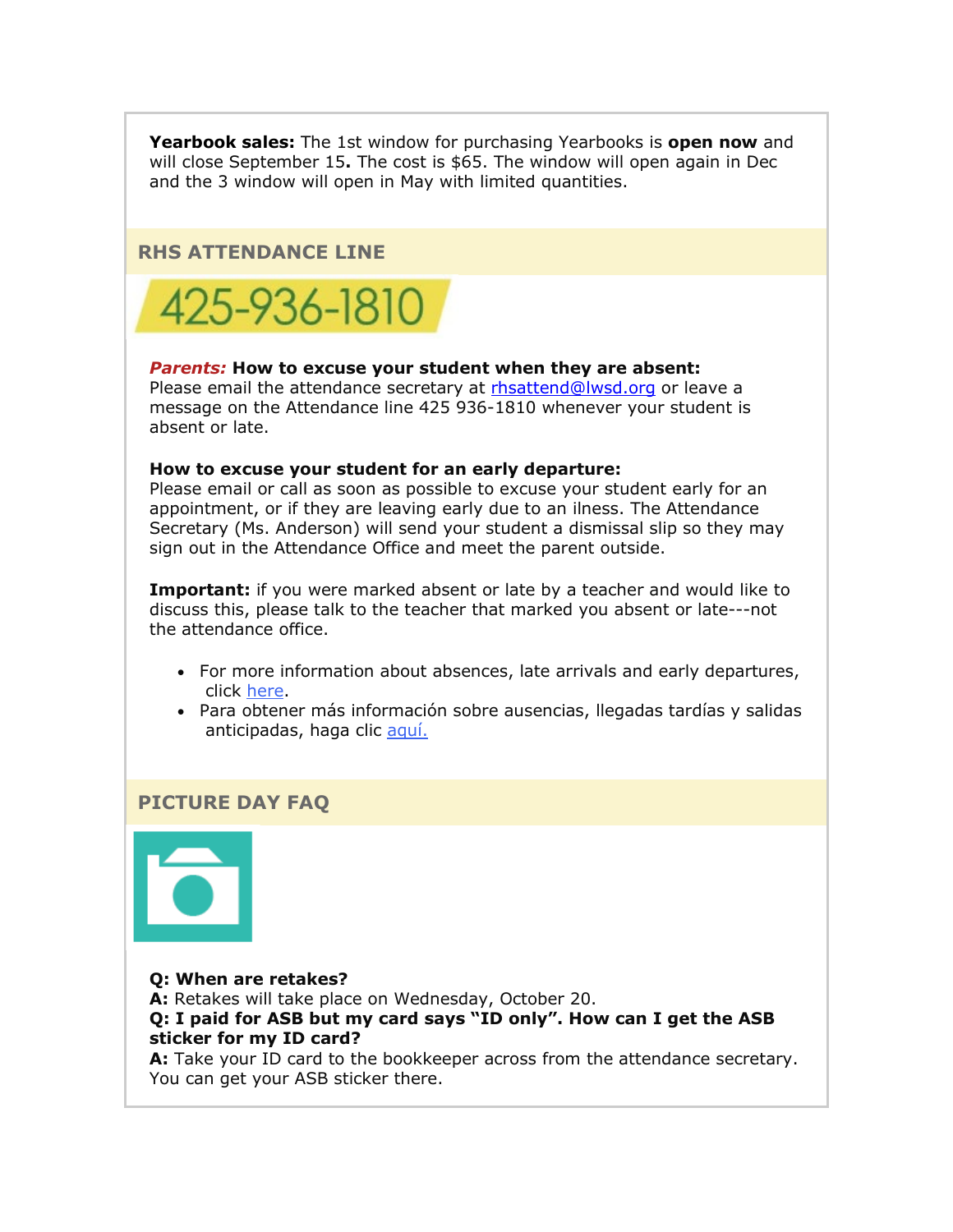## **Q: Where can I get a lanyard for my ID card?**

**A:** Take your ID card to the attendance secretary and she will give you a lanyard.

Any additional picture day questions can be directed to Mr. Barrett at [debarrett@lwsd.org](mailto:debarrett@lwsd.org)

### **RHS STAFF ART SHOW**



*The RHS Staff art show is open!* The art is dispayed in the Ceramics Showcase in the VPA hallway and will run for 2 more weeks.

*Original art by Amy Chackel from her series on "Parenting During the Pandemic".*

# **YOUTH EASTSIDE SERVICES**



*New:* **RHS Community: would you like support** with the challenges of heading back to school, vaping, family conflicts, substance use, stress or are you worried about a family member or friend's drug/alcohol/vape use? If you want help and can benefit from brief drop-in counseling or consultation, you can easily connect with our Youth Eastside Services (YES) Counselor, Andrea Frost. Just use her virtual drop-in office hours on Zoom on Tuesdays or Wednesdays starting September 14th/15th. She is our Substance Abuse Prevention Intervention Specialist (PI) and is here to support you. In person office hours are to be determined at this time.

For information on available services and how to contact Andrea, click [here.](https://nam02.safelinks.protection.outlook.com/?url=http%3A%2F%2Flink.email.dynect.net%2Flink.php%3FDynEngagement%3Dtrue%26H%3DqJ9juQrYQnx6GiLoZRCFRfx5vplALQMA1LebiplKf4hGV%252BKL2V1i%252FpsnU5wziHTky2OAVCYErSQjJNfuPQ8BYABNCx127YhnhfJoZEK8Ld9LqCtbAwVFrg%253D%253D%26G%3D0%26R%3Dhttps%253A%252F%252FRHPLGYZTANA.hatchbuck.com%252FTrackLinkClick%253FID2%253D-ydbcKW_sT6OrjrN0pevK3WYblimATVgRWoCHpeL7x2u4Ah8leRCIMI3iePEcvZE0%26I%3D20210910220235.000000005bb6%2540mail6-42-ussnn1%26X%3DMHwxMjY0OTIyOjIxODc5NzczMzc7MXwxMjY0OTIzOjE3NDk0OTY2ODs%253D%26V%3D3%26S%3D6rypW7RqkuyOLBcBanR3gCMJFf_YBRICRSV_pm3bPoM&data=04%7C01%7Cmwood%40lwsd.org%7C9707f8195e3c4e4c601f08d974a6b7d0%7C1fd4673fdf9646218638a1d88c4c85d7%7C0%7C0%7C637669081689491417%7CUnknown%7CTWFpbGZsb3d8eyJWIjoiMC4wLjAwMDAiLCJQIjoiV2luMzIiLCJBTiI6Ik1haWwiLCJXVCI6Mn0%3D%7C1000&sdata=W%2F6SEitCcNdQ6Es2SwUW2kjQ1qdJbe2OzvYP7CRS9eQ%3D&reserved=0) For a short intro video introduction by Andrea, click [here.](https://nam02.safelinks.protection.outlook.com/?url=http%3A%2F%2Flink.email.dynect.net%2Flink.php%3FDynEngagement%3Dtrue%26H%3DqJ9juQrYQnx6GiLoZRCFRfx5vplALQMA1LebiplKf4hGV%252BKL2V1i%252FpsnU5wziHTky2OAVCYErSQjJNfuPQ8BYABNCx127YhnhfJoZEK8Ld9LqCtbAwVFrg%253D%253D%26G%3D0%26R%3Dhttps%253A%252F%252FRHPLGYZTANA.hatchbuck.com%252FTrackLinkClick%253FID2%253D7o1BBDqlTBtX_qBHNF3HgaBL32JY9e1Uno189n_t031d_fe4jJo365rpO417gqip0%26I%3D20210910220235.000000005bb6%2540mail6-42-ussnn1%26X%3DMHwxMjY0OTIyOjIxODc5NzczMzc7MXwxMjY0OTIzOjE3NDk0OTY2ODs%253D%26V%3D3%26S%3D1U98N0prGkSIgxGU8NwxF0e9JWkHcjCZjwmCF-AXkq0&data=04%7C01%7Cmwood%40lwsd.org%7C9707f8195e3c4e4c601f08d974a6b7d0%7C1fd4673fdf9646218638a1d88c4c85d7%7C0%7C0%7C637669081689501408%7CUnknown%7CTWFpbGZsb3d8eyJWIjoiMC4wLjAwMDAiLCJQIjoiV2luMzIiLCJBTiI6Ik1haWwiLCJXVCI6Mn0%3D%7C1000&sdata=aUyowvHSigf6VFaJidK20%2FEuFTQ90BOqvln88%2FHrR7w%3D&reserved=0)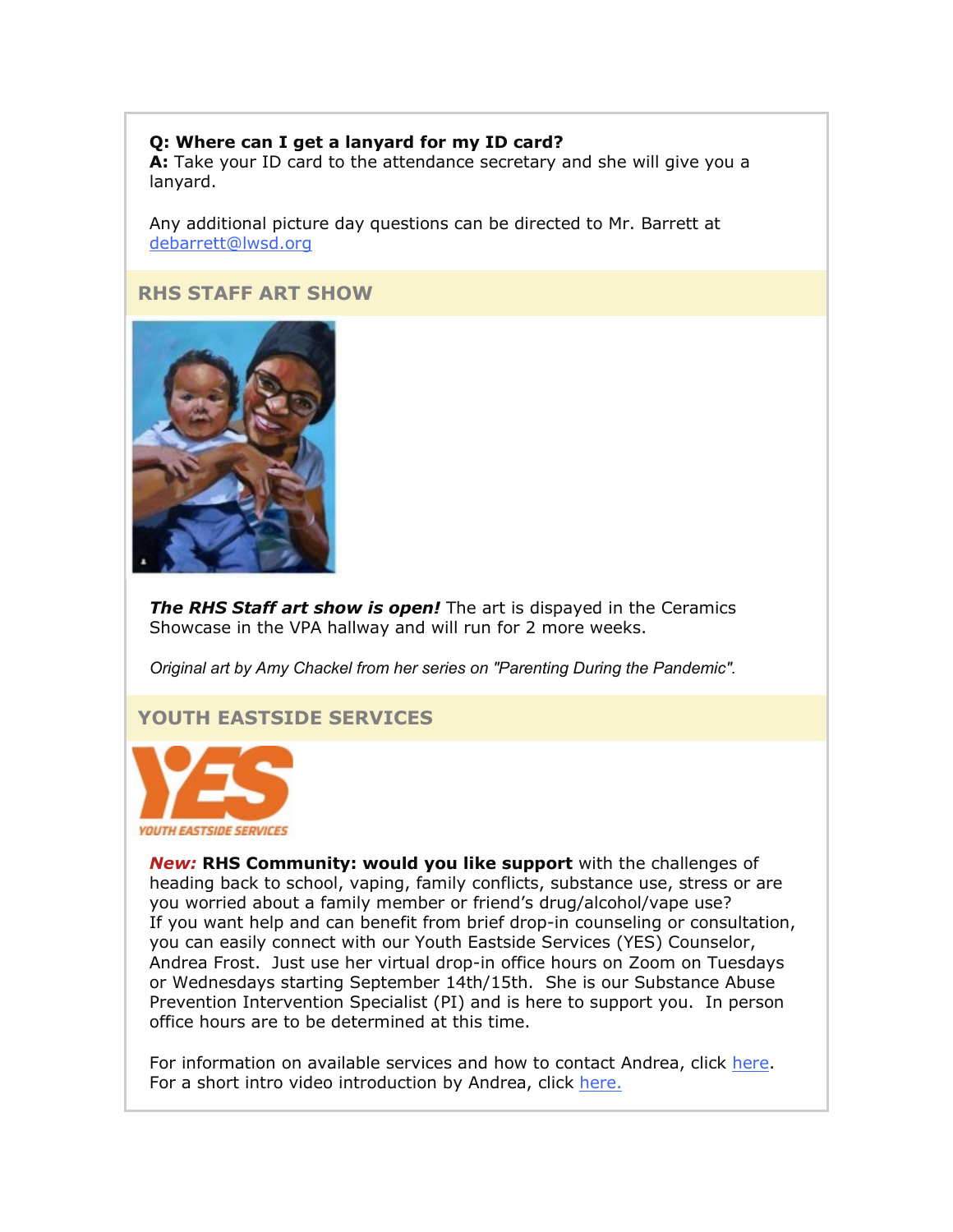For a full list of community resources, click [here.](https://nam02.safelinks.protection.outlook.com/?url=http%3A%2F%2Flink.email.dynect.net%2Flink.php%3FDynEngagement%3Dtrue%26H%3DqJ9juQrYQnx6GiLoZRCFRfx5vplALQMA1LebiplKf4hGV%252BKL2V1i%252FpsnU5wziHTky2OAVCYErSQjJNfuPQ8BYABNCx127YhnhfJoZEK8Ld9LqCtbAwVFrg%253D%253D%26G%3D0%26R%3Dhttps%253A%252F%252FRHPLGYZTANA.hatchbuck.com%252FTrackLinkClick%253FID2%253DMFxBkUt18esrBlfHskA8Tz1pQm7ivJBTkiSZvL1yDJ7AuNT4JlYe8zWRVNkNMvsP0%26I%3D20210910220235.000000005bb6%2540mail6-42-ussnn1%26X%3DMHwxMjY0OTIyOjIxODc5NzczMzc7MXwxMjY0OTIzOjE3NDk0OTY2ODs%253D%26V%3D3%26S%3DHEAxJTbWFpfWn1zT5RprXfuXxNGVBRVCckcmRAbLWj4&data=04%7C01%7Cmwood%40lwsd.org%7C9707f8195e3c4e4c601f08d974a6b7d0%7C1fd4673fdf9646218638a1d88c4c85d7%7C0%7C0%7C637669081689501408%7CUnknown%7CTWFpbGZsb3d8eyJWIjoiMC4wLjAwMDAiLCJQIjoiV2luMzIiLCJBTiI6Ik1haWwiLCJXVCI6Mn0%3D%7C1000&sdata=s4l3%2BwniC4e4V5%2BPCNMRiQnro%2Fx8JTlTf8pkWg%2FVovI%3D&reserved=0)

#### **STUDENT PARKING**



*Update:* After completing this form, an Adobe Sign document will be sent to your LWSD email within two days of submission. Once the Adobe Sign form (step 2) is completed, please pay for your desired permit in exact cash or check (\$55.05 full-time pass or \$27.03 part-time pass) at the bookkeepers office with Ms. Lewis (step 3).

Later in September (around 9/20) we will post times and dates for you to come pick up your permit (step 4). Please have your driver's license, proof of insurance, and proof of payment on hand. Until then, continue to park in unmarked parking stalls per normal.

**The first day for ticketing will be October 1**. Until then, students may park in any spot except for staff stalls (numbered), guest or the emergency lane [https://forms.office.com/r/KyWgJZbjta](https://nam02.safelinks.protection.outlook.com/?url=http%3A%2F%2Flink.email.dynect.net%2Flink.php%3FDynEngagement%3Dtrue%26H%3DqJ9juQrYQnx6GiLoZRCFRfx5vplALQMA1LebiplKf4hGV%252BKL2V1i%252FpsnU5wziHTky2OAVCYErSQjJNfuPQ8BYABNCx127YhnhfJoZEK8Ld9LqCtbAwVFrg%253D%253D%26G%3D0%26R%3Dhttps%253A%252F%252FRHPLGYZTANA.hatchbuck.com%252FTrackLinkClick%253FID2%253DCqHYnJ5PfwNbckZnkFpFm871QYsBb9h8rCRBmcL-aRY-5yEwoXArv2YEcNGHRbqb0%26I%3D20210910220235.000000005bb6%2540mail6-42-ussnn1%26X%3DMHwxMjY0OTIyOjIxODc5NzczMzc7MXwxMjY0OTIzOjE3NDk0OTY2ODs%253D%26V%3D3%26S%3DlXx21JNYV70oWfHZ_her4k3aKVQXKl-77HlBIMMoa50&data=04%7C01%7Cmwood%40lwsd.org%7C9707f8195e3c4e4c601f08d974a6b7d0%7C1fd4673fdf9646218638a1d88c4c85d7%7C0%7C0%7C637669081689511405%7CUnknown%7CTWFpbGZsb3d8eyJWIjoiMC4wLjAwMDAiLCJQIjoiV2luMzIiLCJBTiI6Ik1haWwiLCJXVCI6Mn0%3D%7C1000&sdata=Bkjjir9lrMiUT%2BCCIr02LRpMKvXrRNr3AJhRvI9W4DQ%3D&reserved=0)

### **REDMOND FASTPITCH**



All Students, especially incoming Freshman, interested in Fastpitch next Spring, please contact Coach Pluschke at [mpluscke@lwsd.org](mailto:mpluscke@lwsd.org) so he can include you on team meetings and important team info. After a 10-0 Season in 2021, we are excited about the 2022 Spring and hope that all players that are interested in playing will contact Coach Pluschke or Coach Lockwood and find out about the coming season.

**WEIGHTLIFTING**

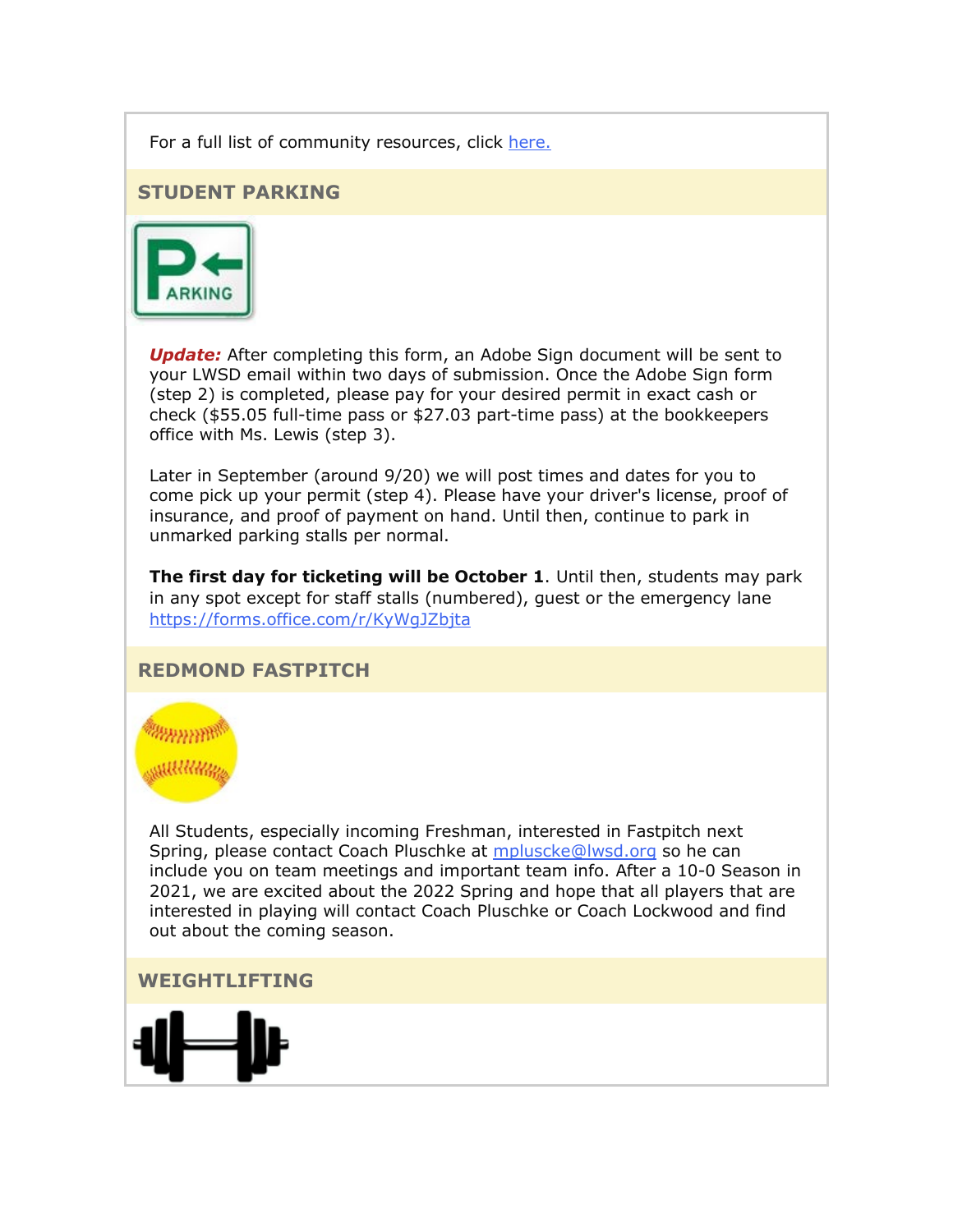Wrestling Coach Schwabenbauer will have weightlifting for any student on Wednesday, Thursday and Friday from 3pm-5pm. Please e-mail Coach Schwabenbauer if you plan on attending, at [lschwabenbauer@lwsd.org](mailto:lschwabenbauer@lwsd.org)

# **LWSD TEEN START-UP CHALLENGE**



#### *New:* **What is the LWSD Teen Startup Challenge?**

The LWSD Teen Startup Challenge is designed to promote student startup ideas and venture creation. The challenge provides the opportunity for high school students to win prizes and learn from local business leaders. Finalists will present their ideas and business plans and receive invaluable feedback from successful professionals.

#### **Who can participate?**

The challenge is open to high school students in Lake Washington School District.

## **How do I enter?**

- 1. Complete the [application packet](https://nam02.safelinks.protection.outlook.com/?url=http%3A%2F%2Flink.email.dynect.net%2Flink.php%3FDynEngagement%3Dtrue%26H%3DqJ9juQrYQnx6GiLoZRCFRfx5vplALQMA1LebiplKf4hGV%252BKL2V1i%252FpsnU5wziHTky2OAVCYErSQjJNfuPQ8BYABNCx127YhnhfJoZEK8Ld9LqCtbAwVFrg%253D%253D%26G%3D0%26R%3Dhttps%253A%252F%252FRHPLGYZTANA.hatchbuck.com%252FTrackLinkClick%253FID2%253DDm5xyQrw-QTQczzNxvy31yDI1TIGpoinDGP3I-KUxmz1eBArqUiSTqf9a1refpCS0%26I%3D20210910220235.000000005bb6%2540mail6-42-ussnn1%26X%3DMHwxMjY0OTIyOjIxODc5NzczMzc7MXwxMjY0OTIzOjE3NDk0OTY2ODs%253D%26V%3D3%26S%3DiJQaXIchqgN0_ZoCdRhwPUUyLPGvuKcbmS94umE5lhg&data=04%7C01%7Cmwood%40lwsd.org%7C9707f8195e3c4e4c601f08d974a6b7d0%7C1fd4673fdf9646218638a1d88c4c85d7%7C0%7C0%7C637669081689511405%7CUnknown%7CTWFpbGZsb3d8eyJWIjoiMC4wLjAwMDAiLCJQIjoiV2luMzIiLCJBTiI6Ik1haWwiLCJXVCI6Mn0%3D%7C1000&sdata=gw%2B9nWZrLGXVulMoypygvxhSNwxuO%2FYO7bAeQQ%2FyiJY%3D&reserved=0) **by September 27, by midnight**, and email completed packet to [Kate Atvars \(katvars@lwsd.org\),](mailto:katvars@lwsd.org) College and Career Readiness Program Specialist.
- 2. **Finalists advancing to the Investment Round will be notified by Monday, October 4, 2021**. Finalists will prepare and submit a 10- minute presentation/pitch to [Kate Atvars](mailto:katvars@lwsd.org) by Monday, October 12. Finalists will receive additional details regarding presentation requirements.

#### **THE STATE FAIR IS BACK**

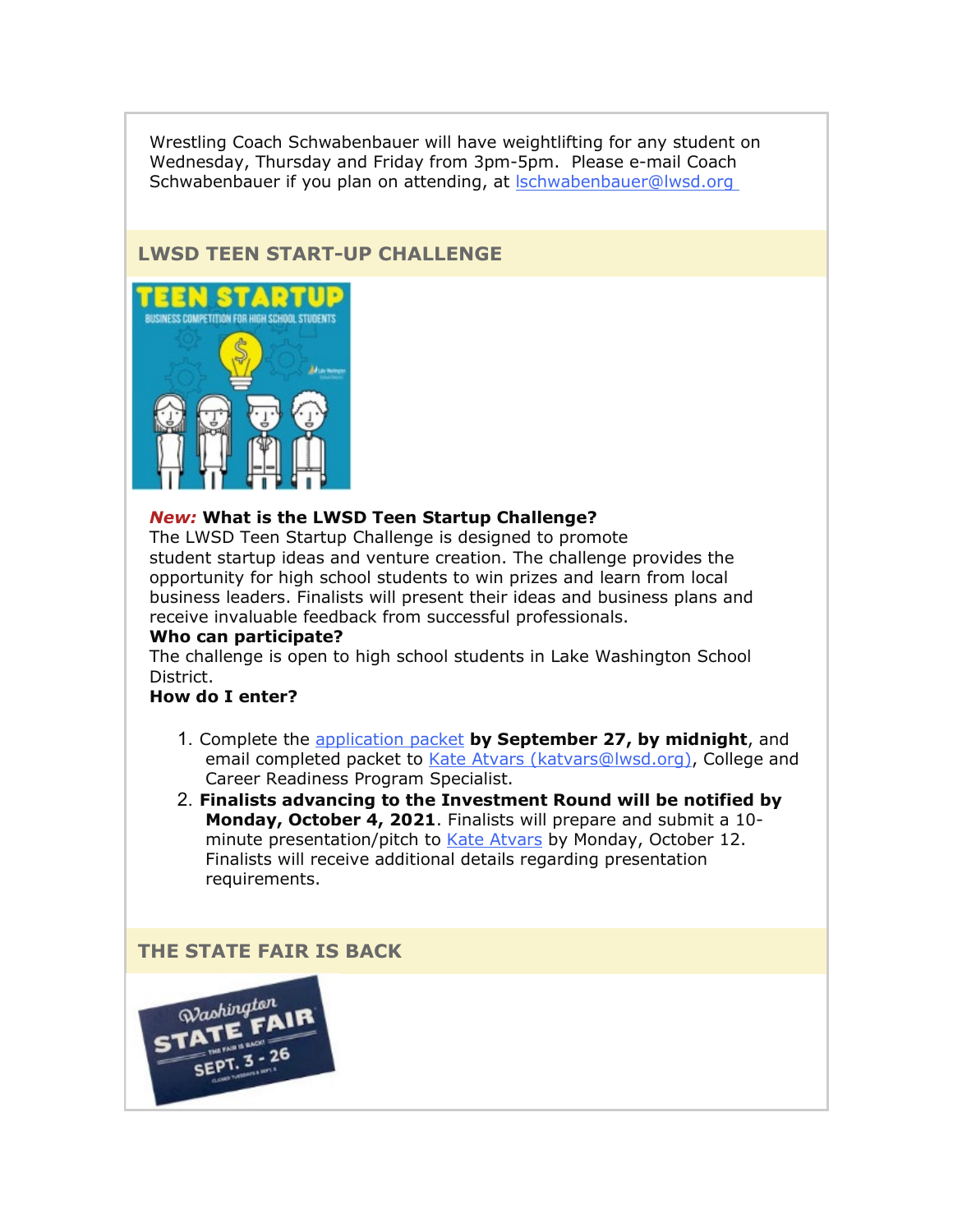*Two more weeks!* Once again the Washington State Fair is providing complimentary tickets to students and staff as part of the Educational Ticket program. One ticket will be available to each student and school employee to be used any day the Fair is opoen (closed Tuesdays and Sept 8).

**Fair dates:** September 3 - 26 at the Puyallup fairgrounds. Students and staff may pick up a ticket in the main office.

# **COLLEGE & CAREER CENTER**



#### **September 10:**

#### **Virtual Financial Aid Night Recording Now Available**

For anyone who was unable to join live for the LWSD Virtual Financial Aid Night, the recording is now available! Christina Winstead from the Washington Student Achievement Council provided a fantastic financial aid overview, shared helpful resources, and answered many common questions! Access the recording anytime through the QR Code.



#### **September 15: Live Wednesday Schedule**

Join us on Microsoft Teams next week for more college visits! Anyone is welcome to attend, and as a reminder, all sessions will be recorded and available to watch through the Teams link!

University of Washington – General Session @ 1:00pm University of Washington – Coalition Application @ 2:00pm University of Washington Bothell @ 3:00pm